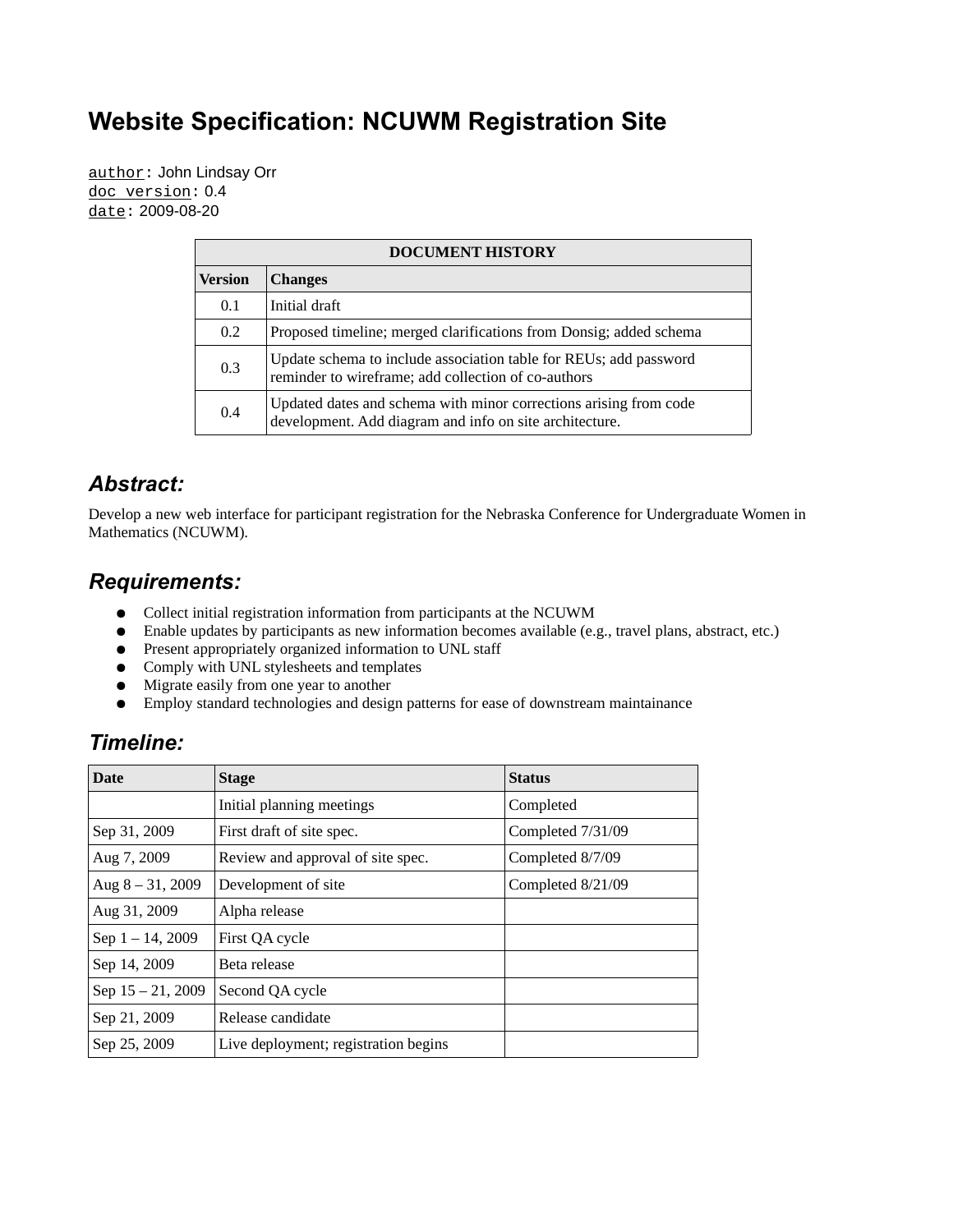# *Roles & responsibilities:*

| <b>People</b>           | Role                                                                                                                                                          |
|-------------------------|---------------------------------------------------------------------------------------------------------------------------------------------------------------|
| Judy Walker             | Co-chair NCUWM Committee<br>Review and approve site spec.<br>Assist with site QA<br>Approve final version                                                     |
| <b>Allan Donsig</b>     | Co-chair NCUWM Committee<br>Review and approve site spec.<br>Assist with site QA<br>Approve final version                                                     |
| John Orr                | Member, NCUWM Committee; Chair, Website sub-committee<br>Develop site spec.<br>Implement coding for approved spec.<br>Manage QA process<br>Resolve bug issues |
| <b>Christine Kelley</b> | Member, NCUWM Committee; Member, Website sub-committee<br>Review and advise on site spec.<br>Assist with QA                                                   |
| <b>Shannon Parry</b>    | Member, NCUWM Committee; Member, Website sub-committee<br>Review and advise on site spec.<br>Advise on administrative tools for site.<br>Assist with OA       |
| Ela Celikbas            | Member, NCUWM Committee; Member, Website sub-committee<br>Review and advise on site spec.<br>Assist with OA                                                   |
| <b>Rex Dieter</b>       | Math Dept Sysadmin<br>Oversee web and database servers<br>Implement backup strategy for database                                                              |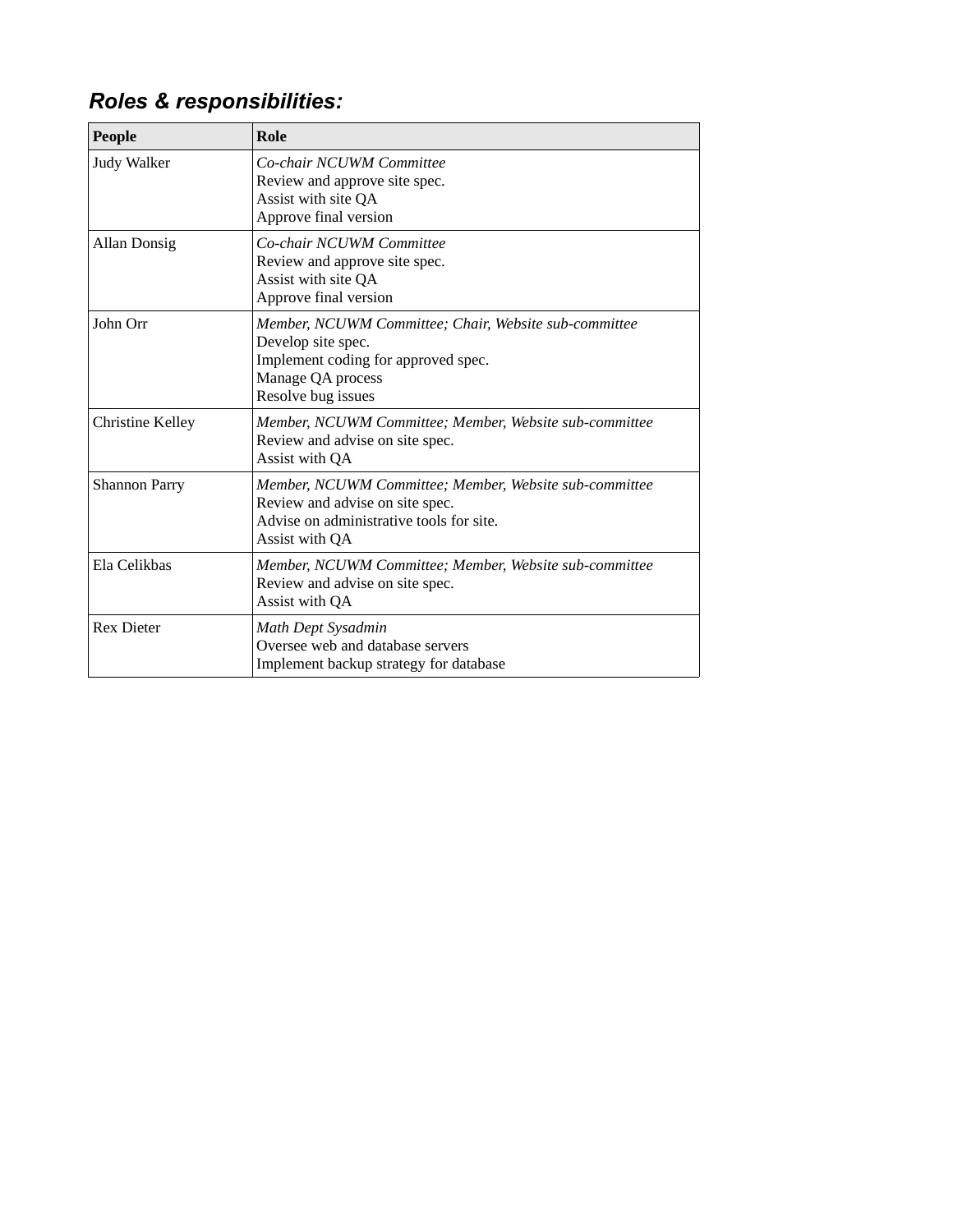#### *Wireframes:*

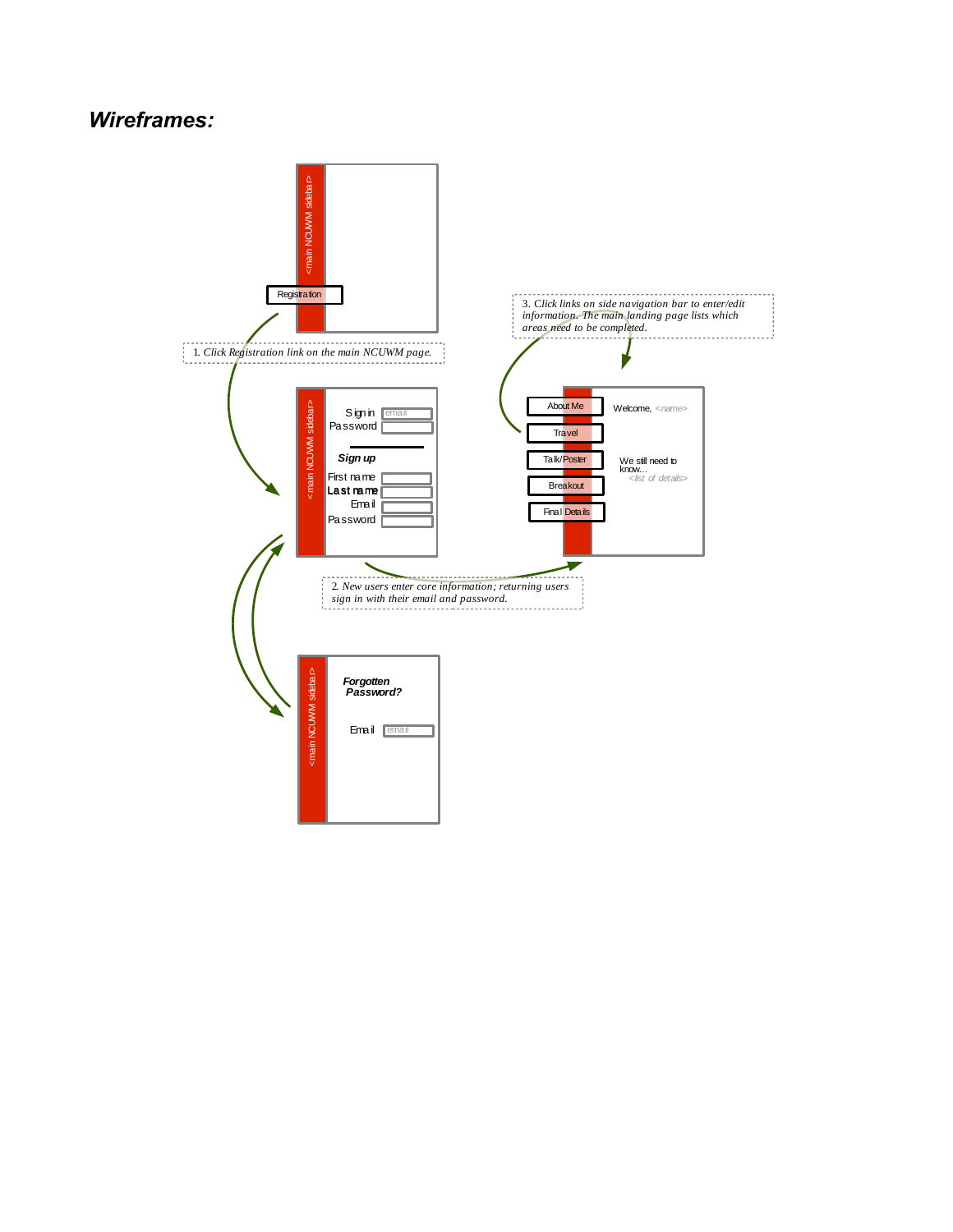## *Data collected:*

| <b>Personal Details</b> |                                                                  |  |
|-------------------------|------------------------------------------------------------------|--|
| Name                    | First and last names                                             |  |
| Email                   | Email address                                                    |  |
| <b>Address</b>          | Two line address plus city, state, zip                           |  |
| Phone                   |                                                                  |  |
| Undergrad school        | The participant's undergraduate institution                      |  |
| Highest degree          | Highest degree offered by the participant's undergraduate school |  |
| Expected grad year      | Year expected to receive degree                                  |  |
| Classification          | Junior/senior/UNL Faculty                                        |  |
| Advisor                 | Name of advisor or chair of department                           |  |
| Advisor email           | Email of advisor or chair of department                          |  |
| Support                 | Indicate whether travel support is requested (yes/no)            |  |
| REUs attended           | List of REU's attended                                           |  |
| Comments                | Miscellaneous comments                                           |  |

The site will collect the following data from participants.

| <b>Travel Details</b> |                                             |  |
|-----------------------|---------------------------------------------|--|
| Mode of travel        | Fly/drive/none                              |  |
| Arrival day/time      |                                             |  |
| Arrival flight        | Airline and flight number                   |  |
| Arrival airport       | Lincoln/Omaha                               |  |
| Departure day/time    |                                             |  |
| Departure flight      | Airline and flight number                   |  |
| Departure airport     | Lincoln/Omaha                               |  |
| Travel comments       | Any other travel information we should know |  |

| <b>Talk</b>      |                                                                                                                                                             |
|------------------|-------------------------------------------------------------------------------------------------------------------------------------------------------------|
| Talk             | Yes/no                                                                                                                                                      |
| Talk or poster   | Short talk/poster                                                                                                                                           |
| Title            |                                                                                                                                                             |
| Area             | Selected from a list. Kelley and Ledder will advise.                                                                                                        |
| Abstract         |                                                                                                                                                             |
| <b>Equipment</b> | There is a limited list of options and we don't accommodate others                                                                                          |
| Location         | Where the work was done                                                                                                                                     |
| Co-authors       | Name and institution of one or more co-authors. Track whether co-<br>author will attend NCUWM and whether she will be participating in<br>the presentation. |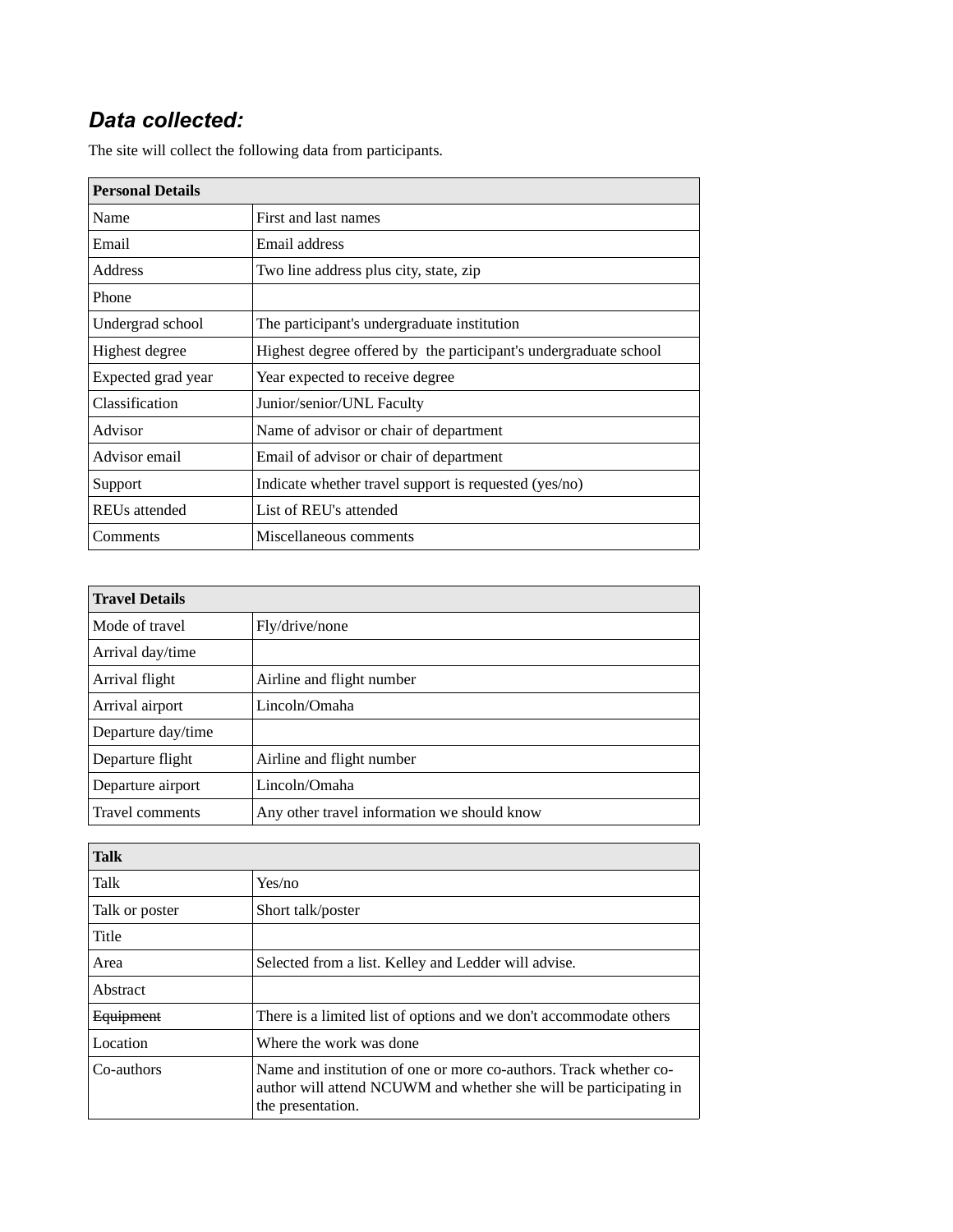| <b>Breakout session</b> |                                                                |
|-------------------------|----------------------------------------------------------------|
| Preferences             | Set of preferences from a list. List content TBD by Committee. |

 $\overline{a}$ 

| Lodging Details |                                                  |  |
|-----------------|--------------------------------------------------|--|
| Single room     | Yes/No                                           |  |
| Room mate       | Enter a name                                     |  |
| Days stayed     | Number of nights at the hotel                    |  |
| Meal choice     | Chosen from list. List content TBD by Committee. |  |

| <b>Administration</b> |                                                                      |
|-----------------------|----------------------------------------------------------------------|
| Withdrawn             | Mark checkbox if the participant will not be attending               |
| Paid                  | Mark checkbox when registration is received                          |
| Created               | (internal timestamp) Indicate when participant first registered      |
| User modified         | (internal) Indicate when participant last made changes to her record |
| Admin modified        | (internal) Indicate when the administrator last updated the record   |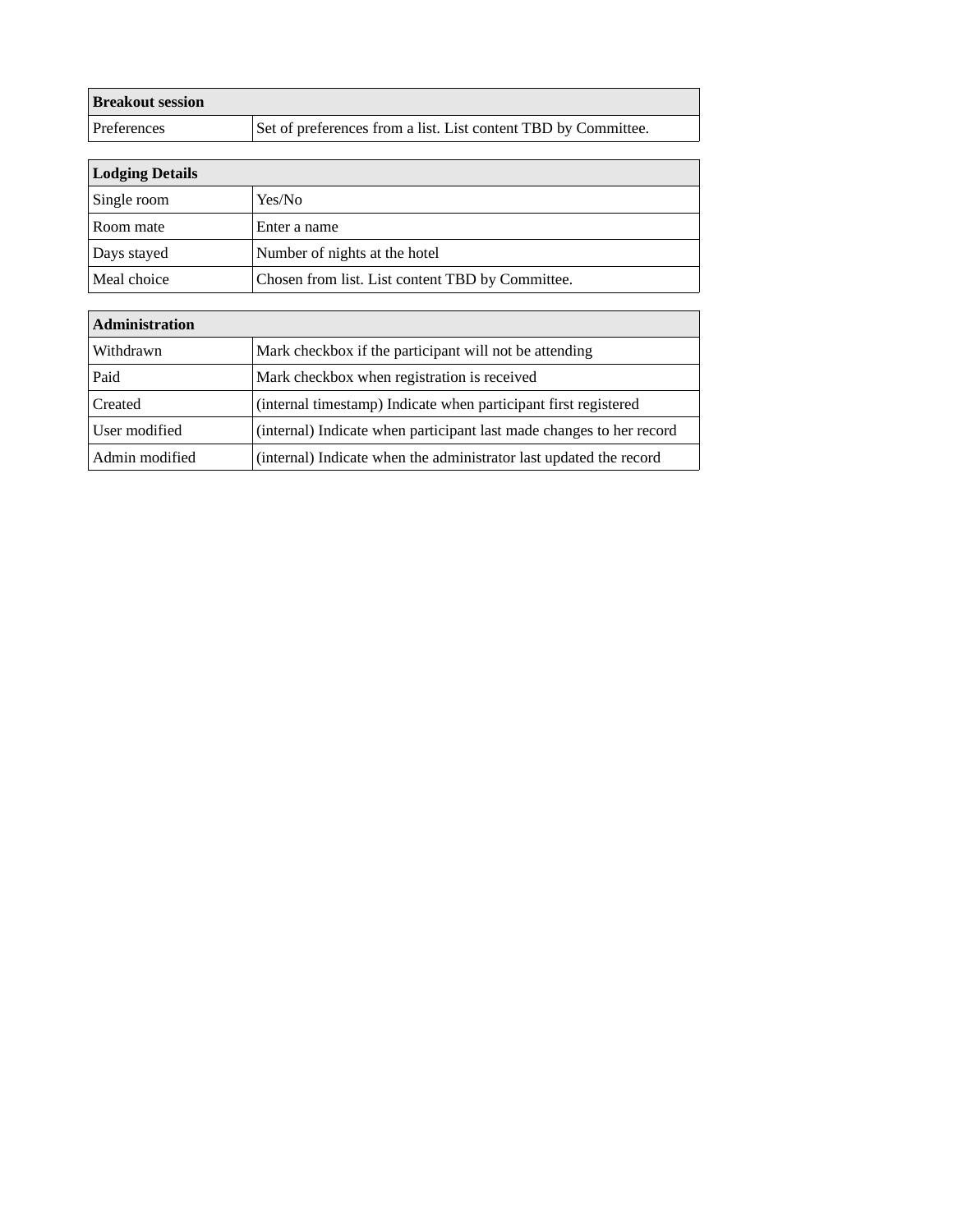#### *Data schema:*

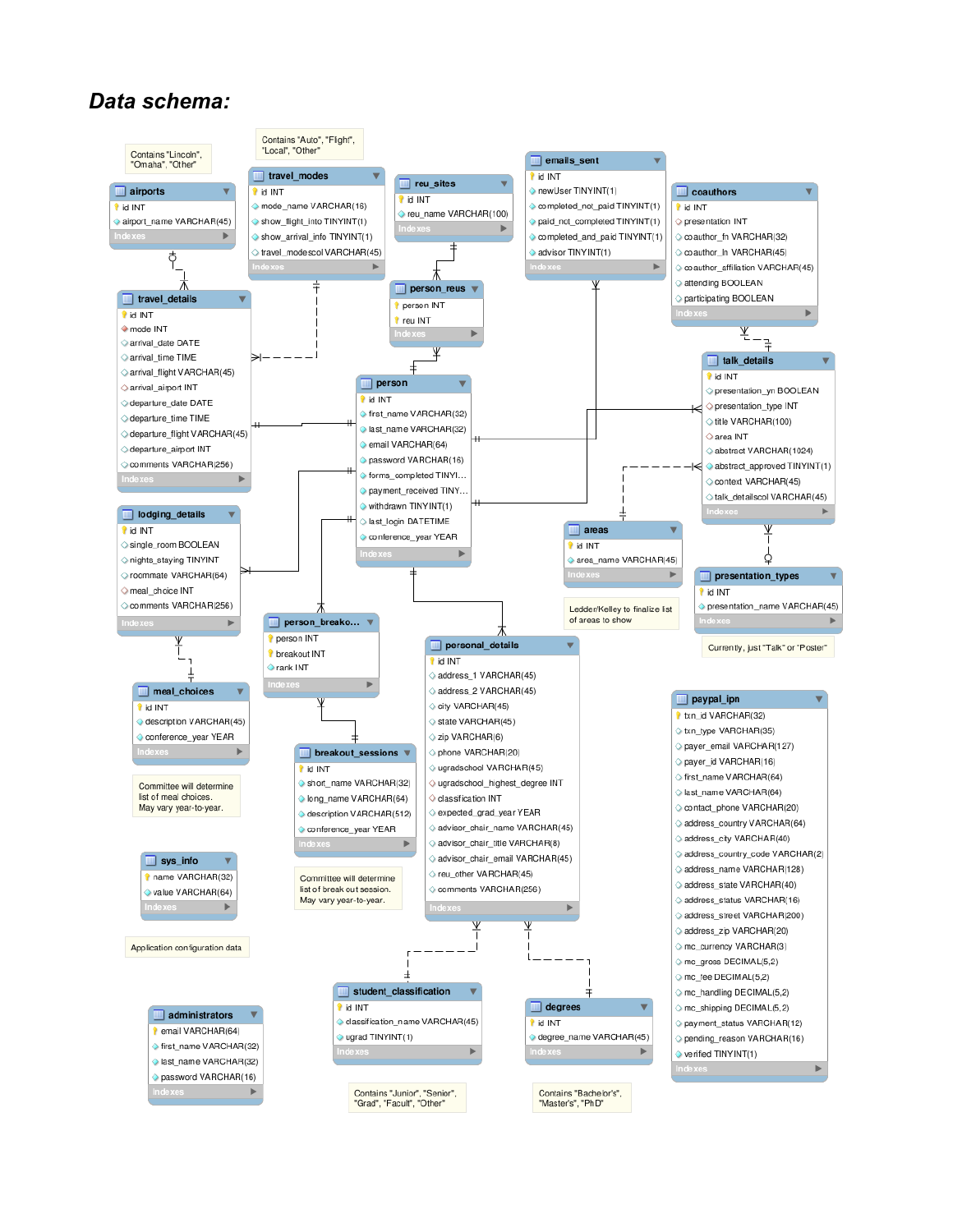## *Supported platforms:*

The site will employ industry standard technologies and will comply with W3C standards. However the variation in browser capabilities makes it impossible to guarantee performance on all platforms. The site will undergo QA on the following platforms:

| <b>Operating System</b> | <b>Browser</b>      |
|-------------------------|---------------------|
| Windows XP              | Internet Explorer 8 |
| Windows XP              | Firefox 3.5         |
| OS X Leopard            | Safari 4.0          |
| Linux Fedora 10         | Firefox 3.5         |

## *Technologies:*

The site will employ the following industry-standard technologies: HTML, CSS, PHP, Javascript with a MySQL database. More specifically, the site will be developed for:

| <b>Site Component</b> | <b>Technological Solution</b>     |
|-----------------------|-----------------------------------|
| Web server            | Apache HTTPD 2.2 on Fedora Linux  |
| Database              | MySQL 5.0 on Fedora Linux         |
| Server pages/PHP      | <b>PHP 5.2</b>                    |
| Page markup           | XHTML 1.0 (transitional), CSS 2.1 |

AJAX techniques will not be used, so as to avoid the need for complex cross-browser testing. In the same spirit CSS use will be restricted to a safe subset of CSS 2.1 that enjoys broad browser compatibility. The site will employ the UNL Web Templates and standard styling.

## *Deployment:*

The site will be developed on at the site http://www.webskate101.com/ncuwm (a development machine maintained by John Orr) and will be live deployed on http://www.math.unl.edu/ncuwm (Math Dept website, maintained by Rex Dieter).

## *Architecture:*

The site will employ an MVC (Model-View-Controller) architecture. All requests will be received by the dispatcher, /index.php (all paths relative to the application root), which will delegate to business logic functions loaded from separate PHP files located in /private/business\_logic. The business logic functions marshal data and transfer control to PHP view files located in /private/views. All the HTML code that is delivered to the browser is located in these view files. Any action taken by the user on the form page (typically clicking an "OK" button) triggers another request to the dispatcher (/index.php). Submission of one of the registrant data pages is delegated to the corresponding submit\_*XXXXX*.php.

| <b>Resource</b>         | <b>Function</b>                                                          |
|-------------------------|--------------------------------------------------------------------------|
| /index.php              | Main dispatcher for all HTTP requests                                    |
| /js                     | Javascript files                                                         |
| /images                 | Images                                                                   |
| /css                    | CSS files                                                                |
| /private                | Direct server access to this folder is prohibited by /private/.htaccess. |
| /private/business_logic | The business logic functions called by index.php                         |
| /private/views          | HTML and PHP logic to present the forms for the user                     |